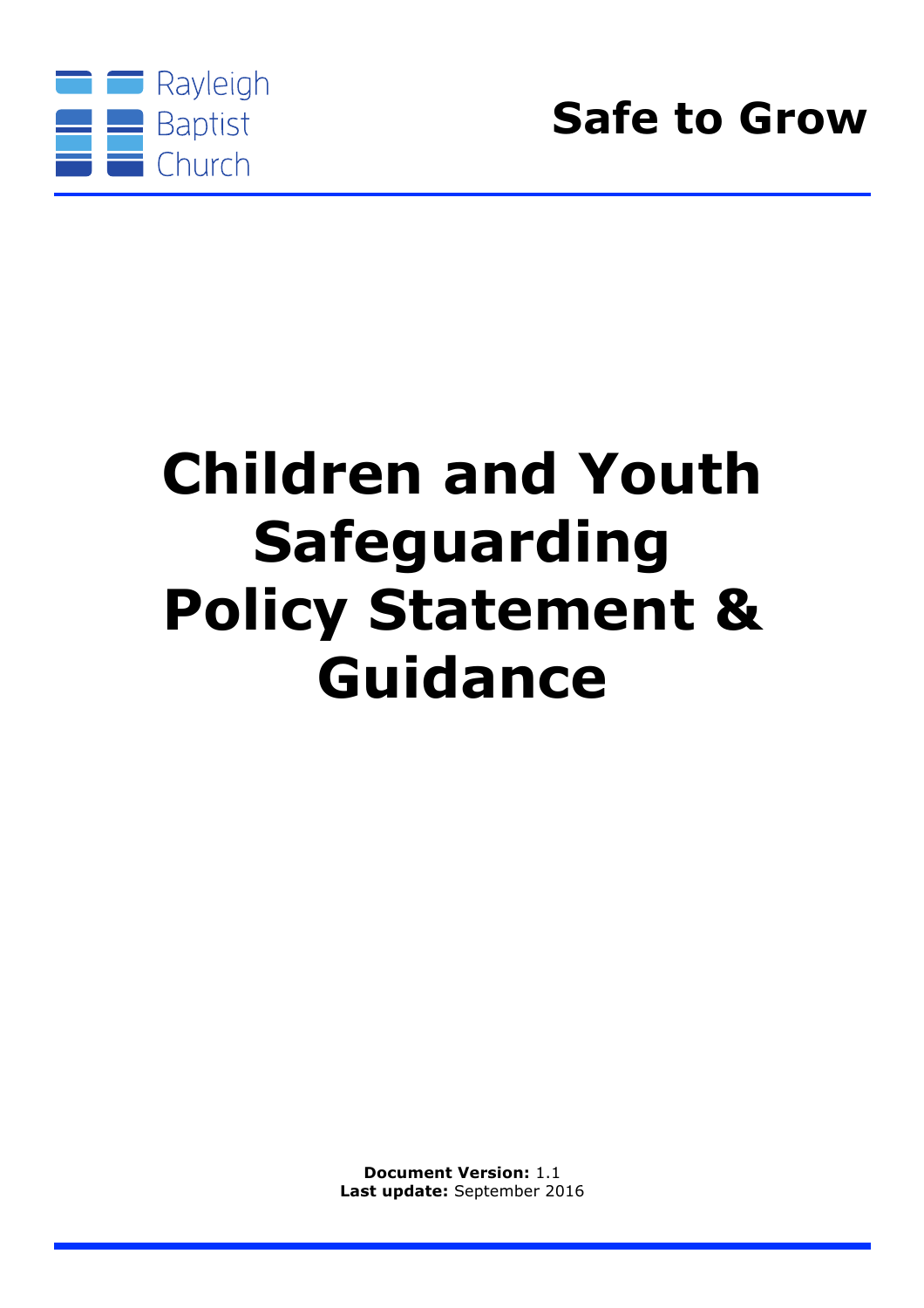



### **Points of Contact**

### **Safeguarding Trustee**

Name: David Goddard

#### **Designated Person for Safeguarding**

Name: Janice Coy Contact Number: 07757 906815

#### **Deputy Designated Person for Safeguarding**

Name: Mike Clarkson Contact Number: 07771 356095

### **Youth & Children's Minister**

Name: Rev. Ricky Rew Contact Number: 07714 265665

#### **Eastern Baptist Association, Regional Minister**

Name: Rev. Nick Lear Contact Number: 07941 071965 Email: nick.lear@easternbaptist.org.uk

#### **Duty Local Authority Designated Officer (LADO) Service**

Telephone: 03330 139 797 Email: childrens.safeguarding@essex.gov.uk

#### **Family Operations Hub**

Enquiries, Telephone: 0345 603 7627 Out of hours and bank holidays, Telephone: 0345 606 1212 Email: foh@essex.gcsx.gov.uk

#### **Churches' Child Protection Service (CCPAS)**

Helpline: 0845 120 4550 (For use if no-one is available at the EBA)

#### **DBS Verifier, Due Diligence Checking Ltd**

Contact Number: 01162 603055 Email: contact@ddc.uk.net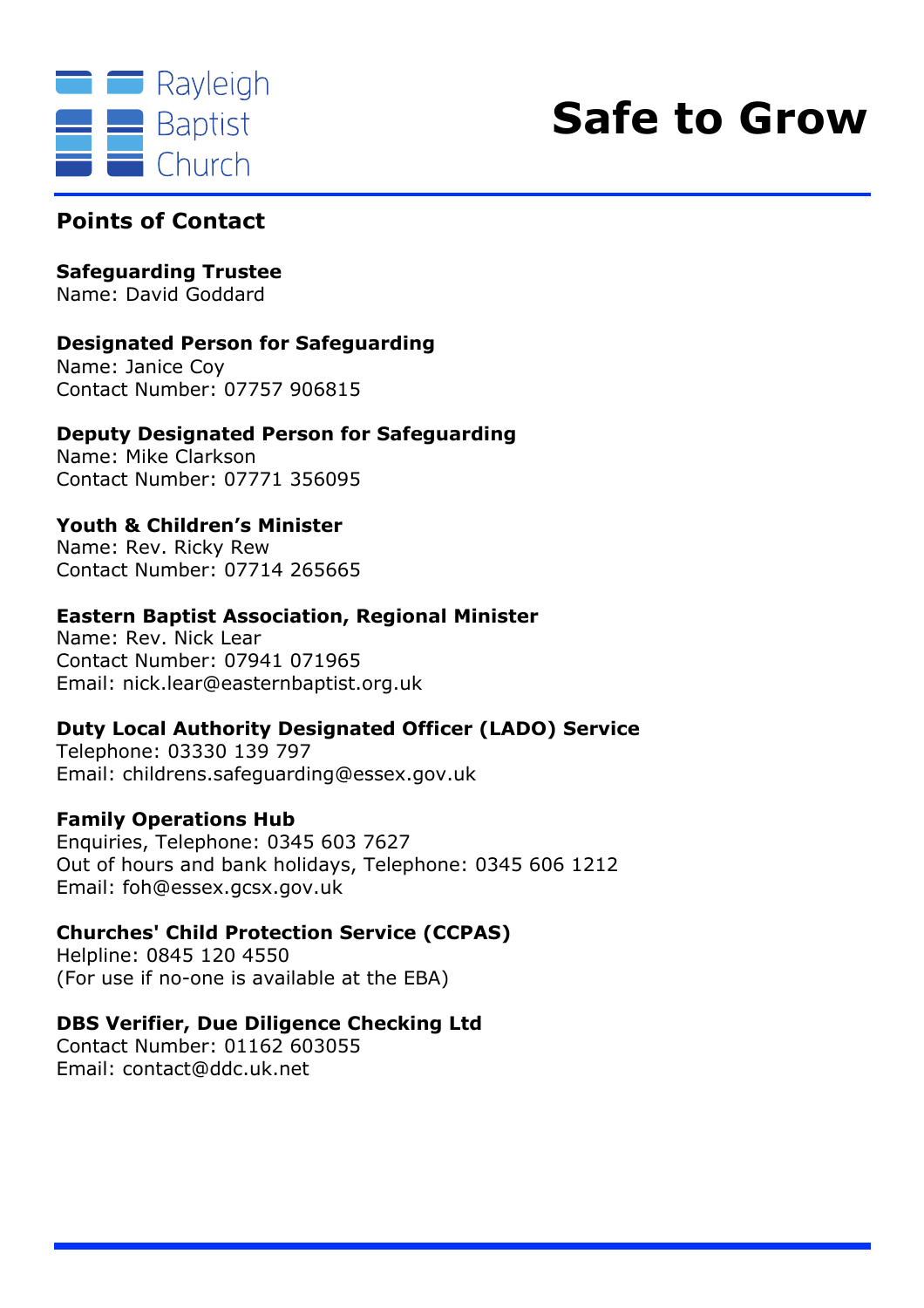



### **Contents**

Policy Statement

Guidance:

- Section 1 Responding to Concern
- Section 2 Safe Recruitment, Support and Supervision of workers
- Section 3 Safe Behaviour: A code of behaviour for workers
- Section 4 Safe Practice and Safe Premises
- Section 5 Safe Community
- Section 6 Concerns

Document Revisions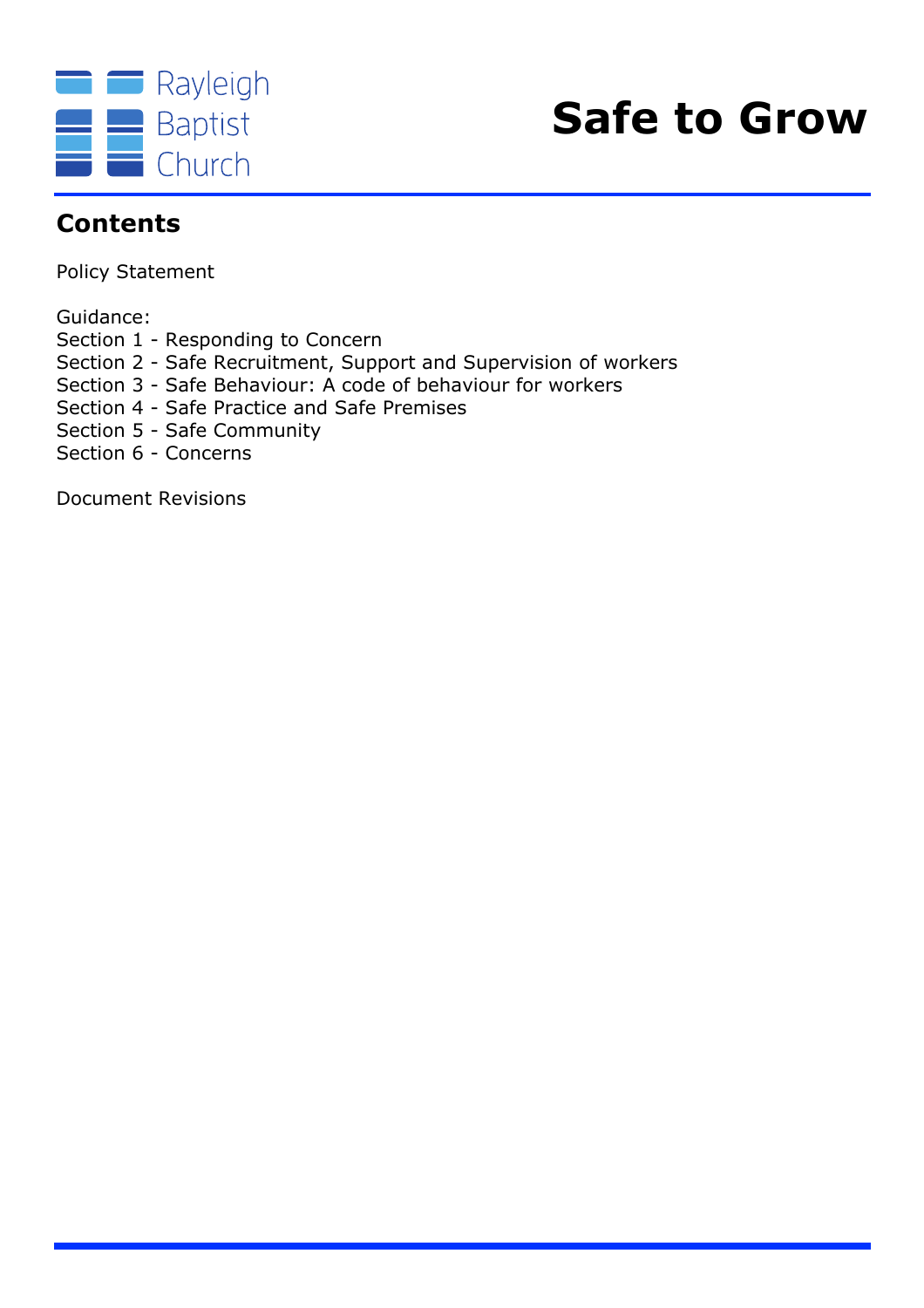



### **Policy Statement**

#### **Safeguarding Children and Young People at Rayleigh Baptist Church**

The vision of Rayleigh Baptist Church is to encourage: *Real Disciples to make new Disciples.*

In fulfilling this vision the church:

- Has a programme of activities with children and young people.
- Welcomes children and young people into the life of our community.
- Makes our premises available to organisations working with children and young people.

The church recognises its responsibilities for the safeguarding of all children and young people under the age of 18 (regardless of gender, ethnicity or ability) as set out in:

The Children Act 1989 and 2004,

Safe from Harm (HM Government 1994) and

Working Together to Safeguard Children.

As members of this church we commit ourselves to the nurturing, protection and safeguarding of all children and young people associated with the church and will pray for them regularly.

In pursuit of this we commit ourselves to the following policies and to the development of procedures to ensure their implementation.

#### **Prevention and reporting of abuse and responding to concern**

It is the duty of each church member and each member of the wider church family to prevent the physical, sexual and emotional abuse of children and young people and the duty of all to respond to concerns about the well-being of children and young people and to report any child abuse disclosed, discovered or suspected. The church will fully co-operate with any statutory investigation into any suspected abuse linked with the church.

#### **Safe recruitment, support and supervision of workers**

The church will exercise proper care in the selection and appointment of those working with children and young people, whether paid or voluntary. All workers will be provided with appropriate training, support and supervision to promote the safeguarding of children.

#### **Safe behaviour: a code of behaviour for workers**

The church will adopt a code of behaviour for all who are appointed to work with children and young people so that all children and young people are shown the respect that is due to them.

#### **Safe practice and safe premises**

The church is committed to providing a safe environment for activities with children and young people and will adopt ways of working with children and young people that promote their safety and wellbeing.

#### **A Safe Community**

The church is committed to the prevention of bullying of children and young people. The church will seek to ensure that the behaviour of any who may pose a risk to children and young people in the community of the church is managed appropriately.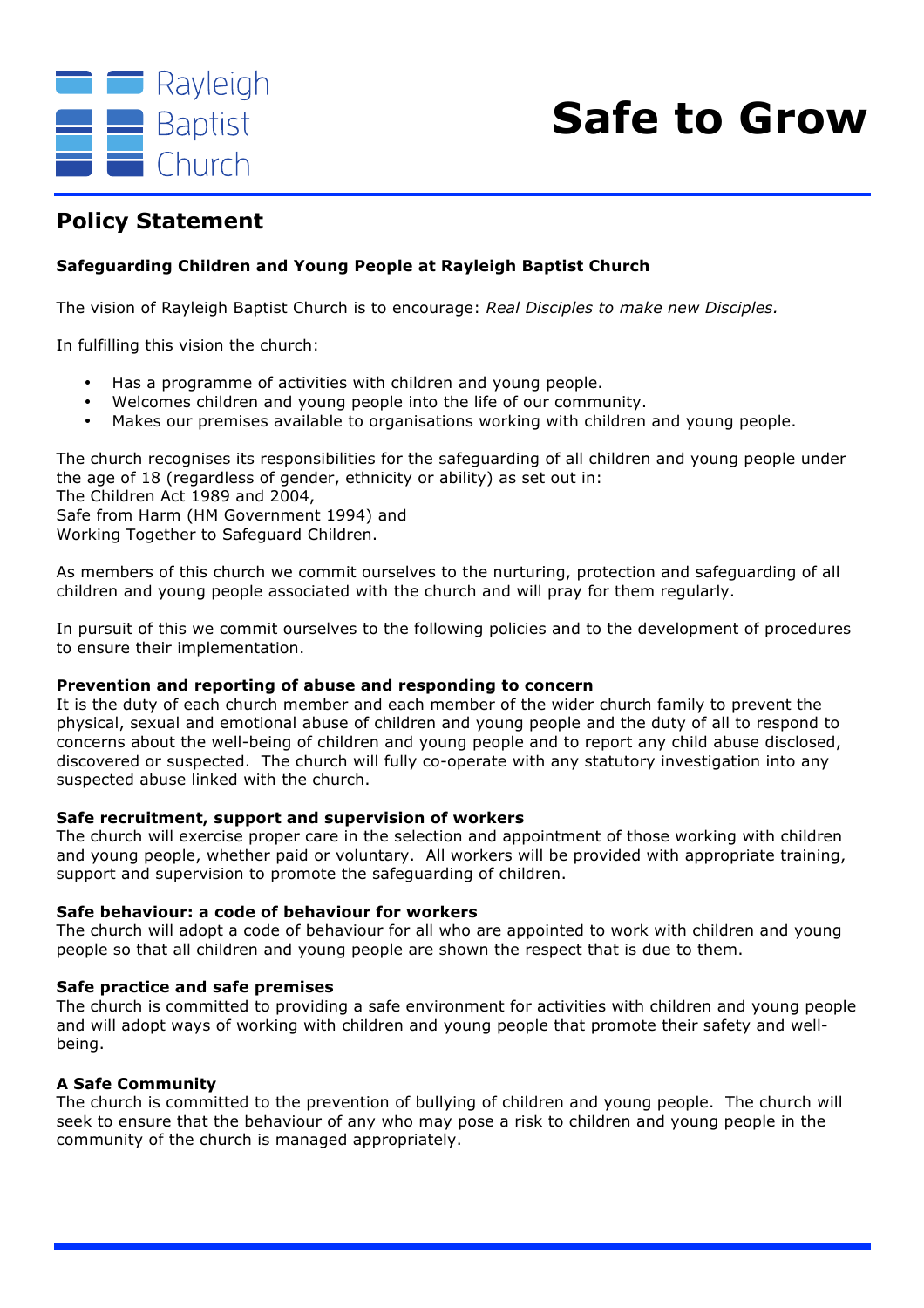

#### **Responsible People**

The church has appointed **David Goddard** as the Safeguarding Trustee to oversee and monitor implementation of the policy and procedures on behalf of the church's charity trustees.

The church has appointed **Janice Coy** as the Designated person for Children and Youth Safeguarding, and **Mike Clarkson** as deputy, to:

- Advise the church on any matters related to the safeguarding of children and young people.
- Take the appropriate action when abuse is disclosed, discovered or suspected.

#### **Policy and Procedures**

A copy of the policy statement will be displayed permanently on the notice board in the Main Entrance and on the churches website (www.rayleighbaptist.org.uk).

Each worker with children and young people whether **paid or voluntary** will be given a full copy of the policy and procedures and will be required to follow them.

A full copy of the policy and procedures will be made available on request to any member of the church, the parents or carers of any child or young person from the church or any other person associated with the church.

The policy and procedures will be monitored and reviewed at least annually.

This policy has been adapted from the Baptist Union Sample Policy for Larger Churches.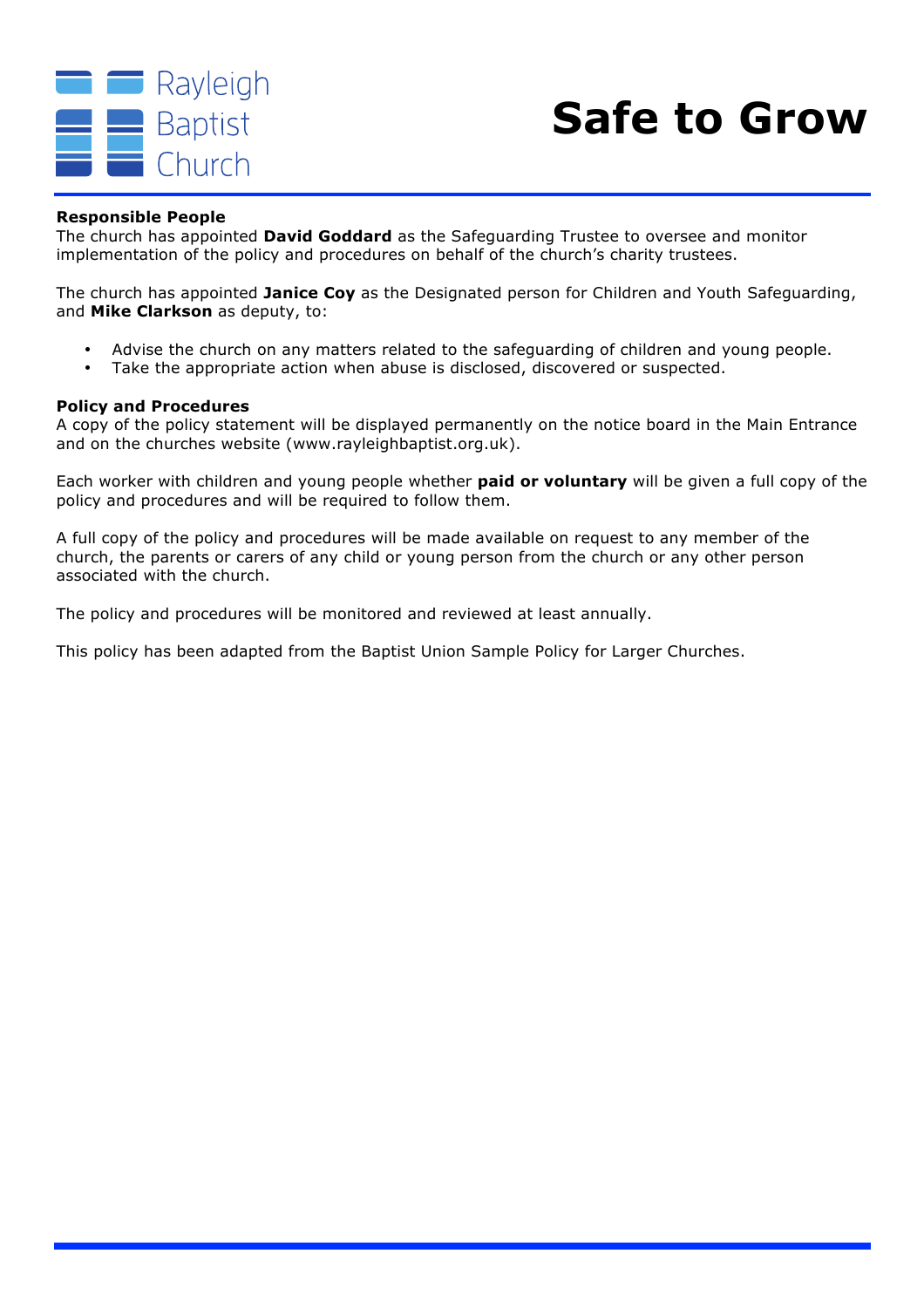

### **1. Responding to Concern**

#### **1.1. Understanding, Recognising and Responding to Abuse**

Abuse and neglect are forms of maltreatment of a child. Somebody may abuse or neglect a child by inflicting harm, or by failing to act to prevent harm. Children may be abused in a family or in an institutional or community setting; by those known to them or, more rarely, by a stranger. They may be abused by an adult or adults or another child or children.

#### **1.2. How to respond when someone wants to talk about harm or abuse**

- Listen and keep listening.
- Don't question.
- Avoid passing judgement on what you are told.
- Never promise confidentiality.
- Explain what you intend to do and don't delay in taking action.
- Contact the Designated Person for Safeguarding or in their absence take action yourself.
- Write down what is said details below.

#### **1.3. What to do when a child talks about harm or abuse**

An **Incident Report Form** template is available to aid this process.

You need to make a careful written record of what has been observed as follows:

- Make notes as soon as possible (preferably within one hour of the child talking) including a description of any injury, its size and a drawing of its location and shape on the child's body.
- Write down exactly what the child has said and when s/he said it, what was said in reply and what was happening immediately beforehand (e.g. a description of the activity).
- Write down any action taken and keep all hand written notes even if subsequently typed up.

These notes will be passed on to the Designated Person for Safeguarding to assist them should the matter need to be referred to Family Operations Hub Team. Any referral to Family Operations Hub will be confirmed by the referrer in writing within 48 hours. All documents including copies of everything sent to Family Operations Hub Team, will be signed by you, dated and kept at the Rayleigh Baptist Church Office.

#### **1.4. Responding to concerns for a child or an allegation of abuse**

Where possible, concerns will be passed to the Designated Person for Safeguarding (or Deputy Designated Person for Safeguarding) but difficulty in contacting these individual(s) should not delay action being taken.

If there is a concern that a child may have been harmed or abused, the Designated Person for Safeguarding will act as follows.

Where a child had a physical injury or symptom of neglect:

- Contact Family Operations Hub Team if there are concerns that a child may have been deliberately hurt, is at risk of 'significant harm' or is afraid to return home. Do not tell the parents, or other people involved.
- If a child needs urgent medical attention an ambulance will be called or they will be taken to hospital, informing the parents/carers afterwards of the action that was taken.
- The hospital staff will be informed of any child protection concerns.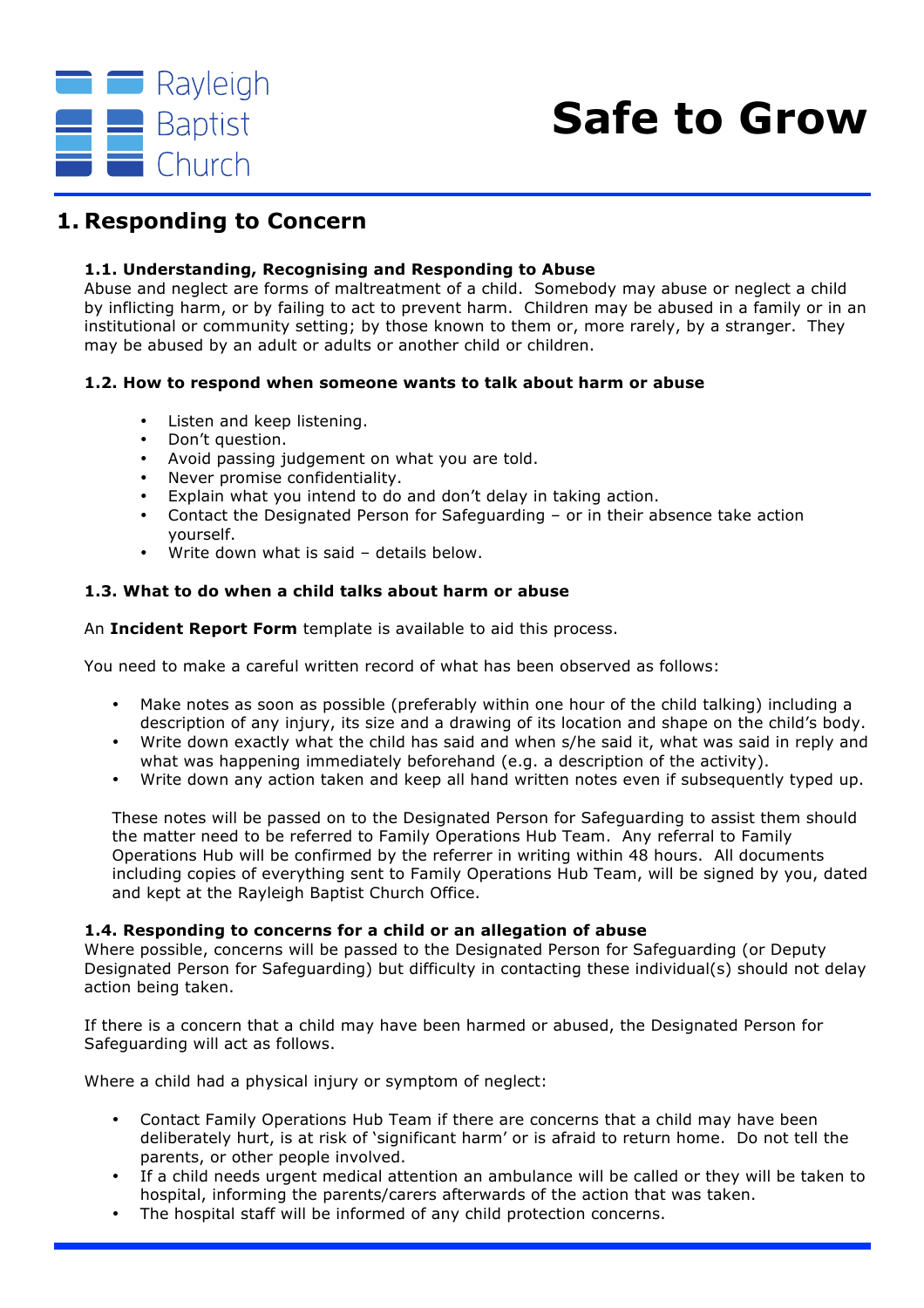

Where there are allegations or concerns of sexual abuse:

- Contact Family Operations Hub Team. DO NOT try to investigate the matter.
- In the case of very severe sexual assault (such as rape), which may have occurred over the last few days, and where it has not been possible to get an immediate response from Family Operations Hub Team, contact the police.
- Do not touch or tamper with any evidence, such as stained clothing.
- DO NOT tell other people including the parents/carers; they could be involved.
- Keep information on a need-to-know basis so that any alleged perpetrator is not 'tipped off'.

Should the Designated Person for Safeguarding not feel it necessary to refer the matter to Family Operations Hub Team but you (or anyone else) have serious concerns for the child's safety, then you will contact the relevant authorities directly. The safety of the child over-rides all other considerations and it is important to remember that sexual abuse of children is a serious crime.

If the allegation is against a Church leader who has responsibility for implementing the Policy, you will refer it directly to the Duty LADO Service or seek appropriate professional advice, e.g. from the Regional Minister.

#### **1.5. Third Party Allegations and Referrals**

Where a third party alleges abuse towards a child, your role is to gather as much information as possible from this person. The third party will be advised that the information they have provided will be shared with the Designated Person for Safeguarding and may result in a referral to the Duty LADO Service with their details. This is so that the LADO can contact them if necessary.

#### **1.6. Allegations against Workers**

- The advice of Duty LADO Service and the police will be sought before taking any action such as suspension of employment.
- During an enquiry, the worker will be supervised as closely as possible without raising suspicion during the period between the matter coming to our attention, the authorities being informed and the appropriate action being taken.
- The suspension of a worker following an allegation is by definition a neutral act but may be necessary because the priority is to protect children from possible further abuse or from being influenced in any way by the alleged perpetrator.
- It may be necessary, for the sake of the child (or to satisfy the needs of an investigation) for the alleged perpetrator to worship somewhere else and in such cases the new church leaders will be informed of the reasons.

#### **1.7. Pastoral Care**

When an allegation/suspicion arises in the Church, a period of investigation will follow, which will be stressful for all involved.

- Support will be offered to the suspected perpetrator without compromising the children or their families.
- This is one reason for limiting information in relation to allegations of abuse on a need-toknow basis. In this way leaders not privy to detail are free to offer support to other parties, including the suspected perpetrator.
- Where an investigation is under way, this support will be provided with the knowledge of the child protection authorities.
- The Church will ensure that one person is responsible for dealing with the authorities, another offers support to the victim and their family, and another gives pastoral care to the alleged perpetrator. It may be necessary to appoint another person to support the perpetrator's family.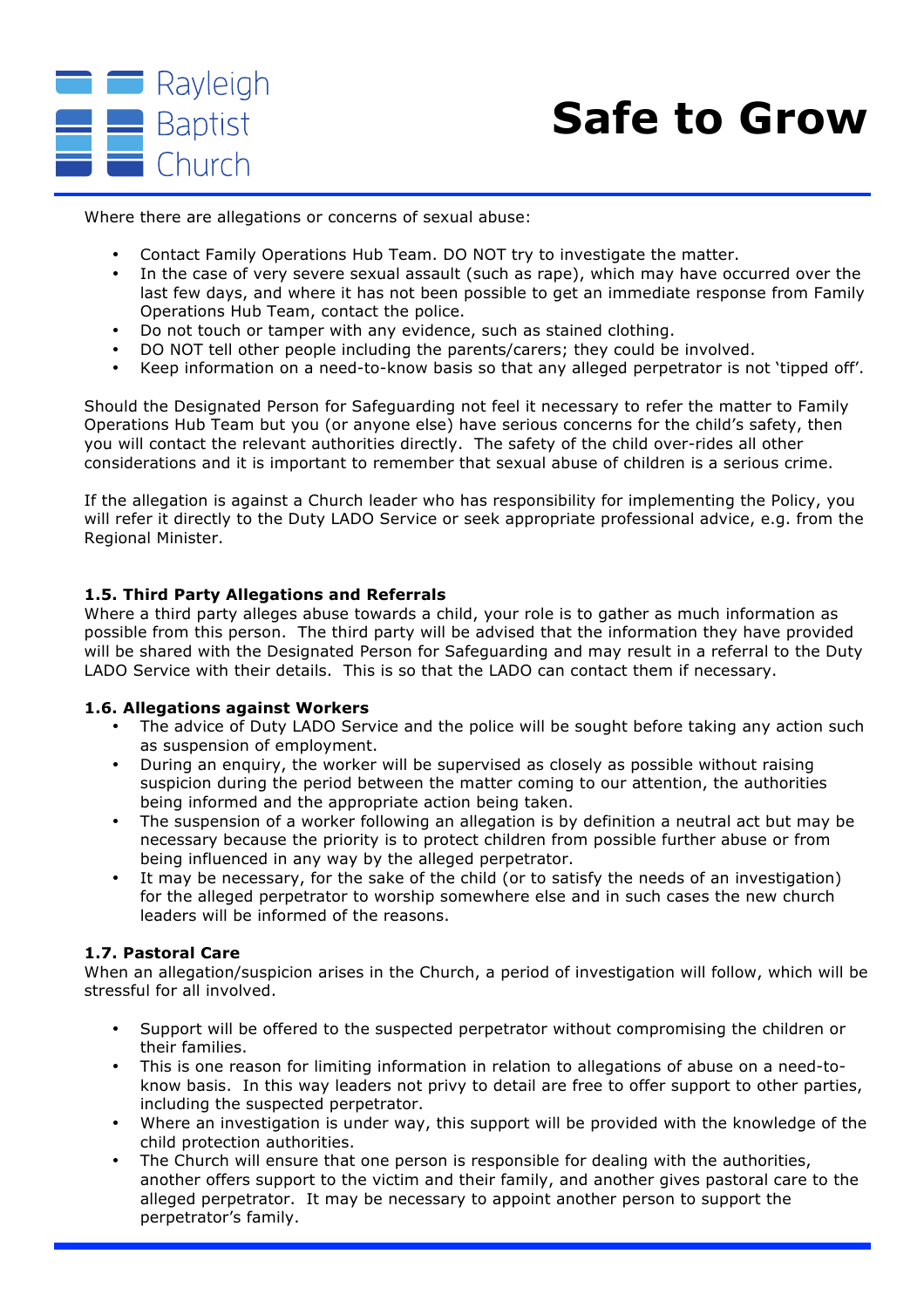

• Where the perpetrator accepts some responsibility they will be encouraged to seek specialised interventions/treatment to reduce the risk of re-offending. This may only be appropriate once the investigation and legal proceedings have taken place.

#### **1.8. False Allegations**

False allegations are possible: all allegations will be properly investigated in an endeavour to establish the truth.

#### **1.9. Allegations against children/young people**

Children and young people are curious about the opposite sex. However, where a child is in a position of power, has responsibility over another child (as in a babysitting arrangement) and abuses that trust through some sexual activity, then this is abusive. Where one child introduces another child to some age-inappropriate sexual activity or forces themselves onto a child this is abusive. Such situations will be taken as seriously as if an adult were involved, because the effects on the child victim can be as great.

Instances such as these are investigated by the child protection agencies in the same way as if an adult were involved, though it is likely that the perpetrator would also be regarded as a victim in their own right. The possibility is that they have also been abused. Since sexual abuse can be addictive and other children could be victims now or in the future, it is important to take the matter seriously and we will need to deal with this as they would any other allegation. It cannot be assumed that young people will grow out of it. Most adult sex offenders started abusing in their teens (or even younger).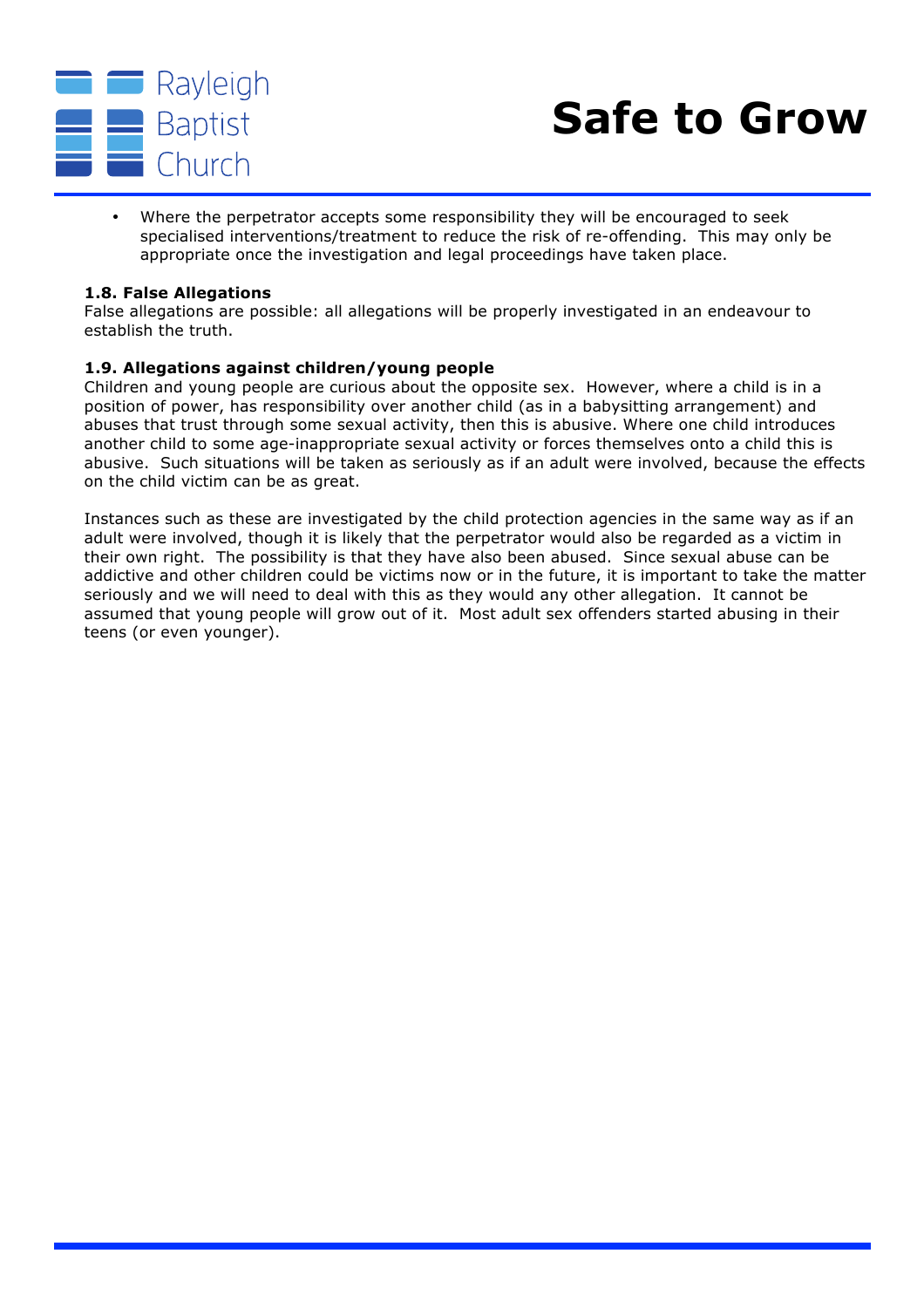

### **2. Safe Recruitment, Support and Supervision**

#### **2.1. Application**

Under the Criminal Justice and Court Services Act 2000, it is an offence for anyone disqualified from working with children and young people to knowingly apply, accept or offer to work with children. The Act specifically includes trustees of charities working with children. This means that a person banned from working with children cannot serve as a trustee of a church. It is also a criminal offence to knowingly offer work with children to an individual who is so disqualified or to knowingly allow such an individual to continue to work with children.

For paid roles - it will be made clear in job advertisements, at interview and on application forms that all those having contact with children or young people will be asked to agree to an enhanced Disclosure and Barring Service (DBS) check being carried out before the position is confirmed.

For volunteer roles - it will be made clear in the **Information for Volunteers Document** and the **Voluntary Agreement Form** that all those having contact with children or young people will be asked to agree to an enhanced Disclosure and Barring Service (DBS) check being carried out before the position is confirmed.

A DBS check can thought of as a 'license' with a maximum duration of three years.

#### **2.1.1. References**

Formal references will be requested for paid positions and volunteer positions alike. A **Reference Request Form** is available. Where applicable an applicant's UK residency status and/or right to work in the UK will be checked.

#### **2.1.2. Interviews**

All prospective workers will have an interview.

#### **2.2. Appointment and Supervision**

The Church's safeguarding policy as well as the practical expectations will be discussed with the applicant. The worker will be required to sign their agreement in acceptance of an agreement to the procedures.

Any appointee will have a written agreement which includes a clear role description, lines of accountability to the church leadership and an assigned supervisor with regular opportunities for planned meetings so that work can be discussed, issues aired and areas of concern dealt with.

It is also advisable that all new employees should pass a successful probationary period (say 6 months) before the appointment is confirmed.

There will be regular team meetings to review procedures to ensure a common approach, sharing of concerns and identifying other matters that may need clarification and guidance.

#### **2.3. Training**

It is important that all workers understand the agreed procedures for protecting children. Child protection training must be attended at least once every 3 years. A basic level of training is required for everyone, with additional levels of training for youth and children's workers, trustees, ministers and designated safeguarding persons.

Training for workers in relevant areas will be arranged, e.g. first aid, food hygiene.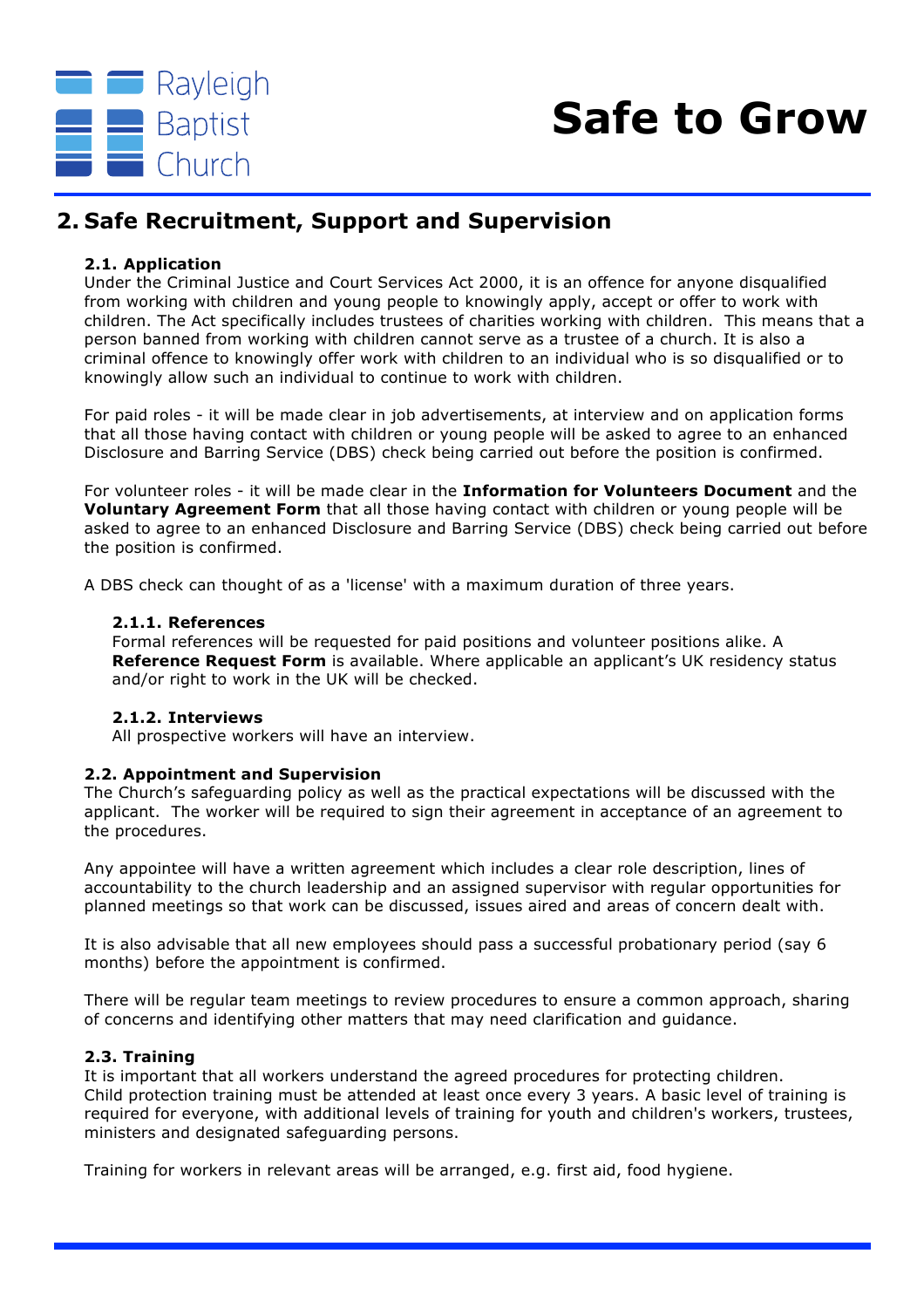

#### **2.4. Young People**

Young people under the age of 18 may be used as helpers but such helpers will be responsible to a named worker and will never be in a position where they are providing unsupervised care of children. DBS checks will be taken up for individuals over the age of sixteen who are working as helpers with children and young people.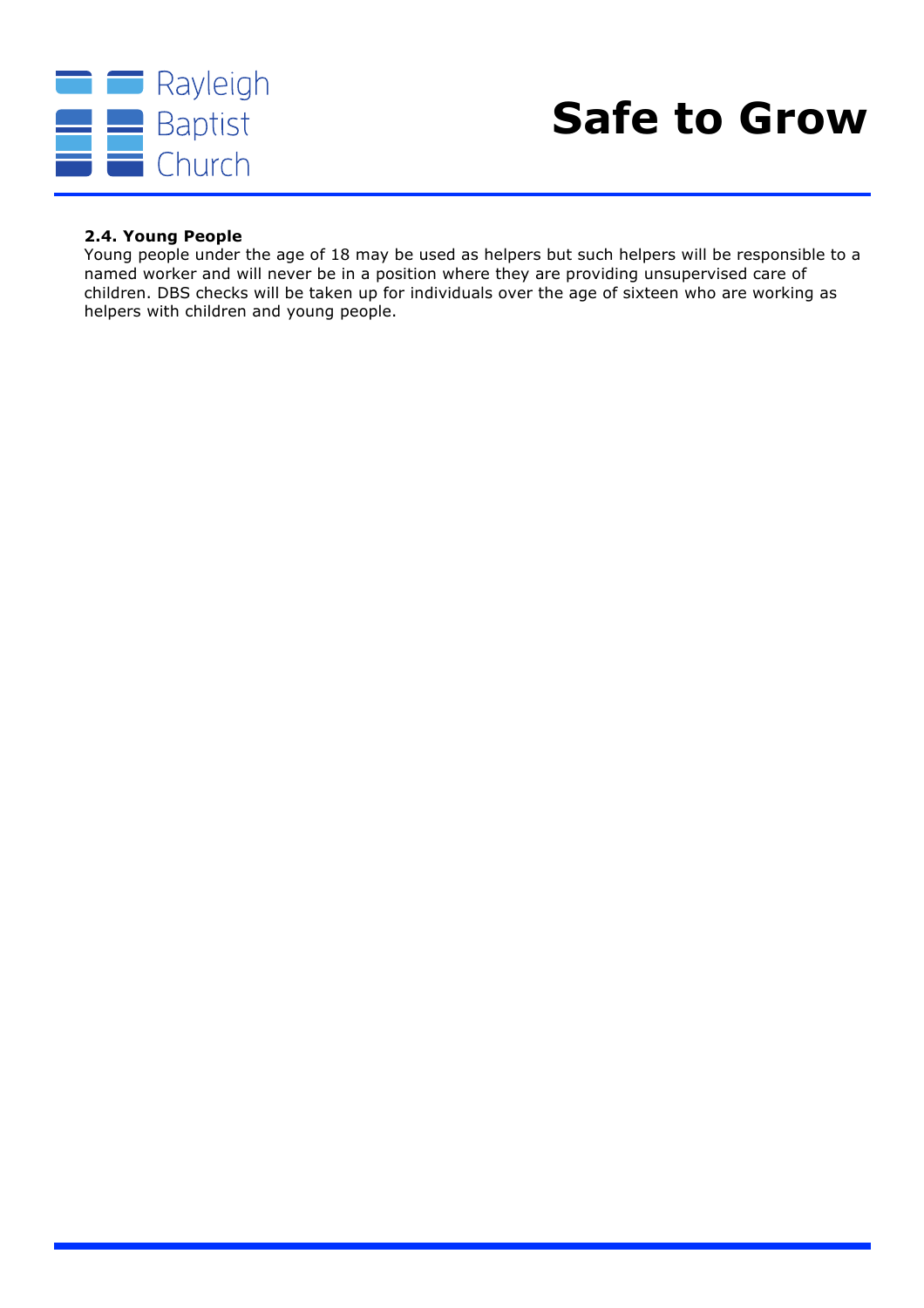

### **3. Safe Behaviour: A Code of Behaviour for Workers**

#### **3.1. Overview/Code of Behaviour**

The aim of these general guidelines is to ensure quality childcare, protect children from possible abuse and workers from false accusation.

- Workers should treat all children/young people with dignity and respect in attitude, language and actions.
- Use age appropriate language and tone of voice.
- Do not engage in any of the following;
	- o Invading the privacy of children or young people when they are using the toilet or shower.
	- o Rough games including contact between a leader and a child or young person.
	- o Sexually provocative games.
	- o Making sexually suggestive comments.
	- o Scapegoating, ridiculing or rejecting a child or young person.
- When it is necessary to manage children's behaviour this should be done without physical intervention.
- No one should normally be left working alone with children and young people, but as part of a team showing mutual responsibility for each team member.
	- $\circ$  If there are insufficient leaders for groups, then internal doors should be left open.
	- $\circ$  At least two people are present before external doors are opened for an event.
	- If workers do find themselves on their own they should;
		- o Assess the risk of sending child/young person home
		- o Phone another team member and let them know the situation
		- o Get a second trained leader as soon as possible
		- o Write down a record of what happened
- If a child or young person wants to talk on a one-to-one basis you should make sure that:
	- $\circ$  You try to hold the conversation in a corner of a room where other people are
	- o Or if you are in a room on your own, leave the door open
	- o Or you make sure another team member knows.
- Consideration should be given to how many workers should be involved with the group and whether they should be male or female workers or both.
- The only adults allowed to participate in children's and young people's activities are those appointed and trained as children/youth workers. The leader of the activity should be aware of any other adults who are in the building.
- The parents/carers may or may not attend church and it is important therefore they have been given information about the group including contact telephone numbers. It may also be useful for the church/organisation to issue formal identification.

Below are suggested ratios of adults to children, recommended for all activities with children and young people.

| Age group         | <b>Adult Helpers</b> | <b>Number of Children</b> |
|-------------------|----------------------|---------------------------|
| 2 years and under |                      |                           |
| 3 vears           |                      |                           |
| 4 to 7 years      |                      |                           |
| 8 years or older  |                      |                           |

• The level of personal care (e.g. toileting) must be appropriate and related to the age of the child whilst also accepting that some children have special needs.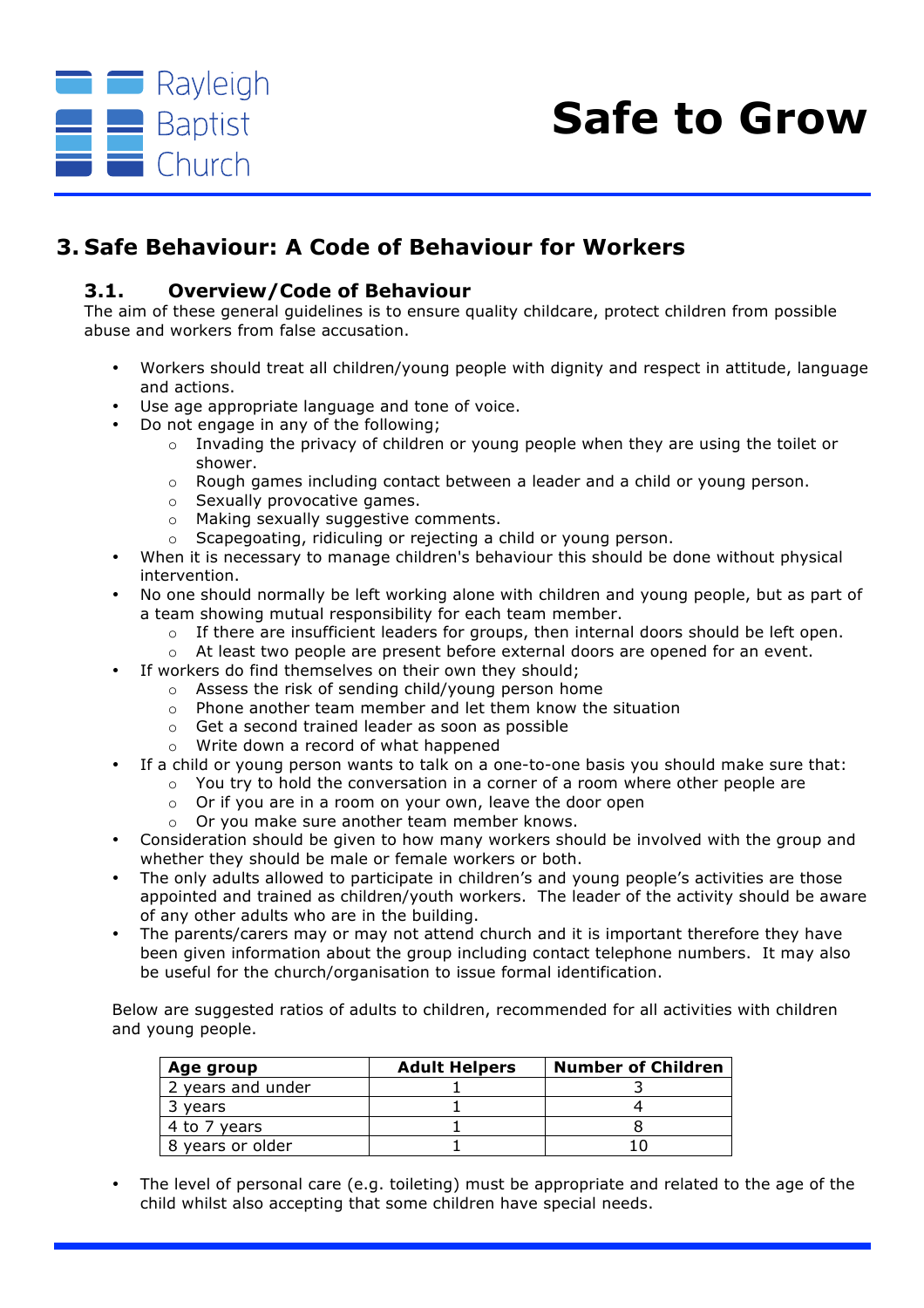

• No person under 18 years of age should be left in sole charge of any children of any age. Nor should children or young people attending a group be left alone at any time.

#### **3.2. Touching**

- Keep everything public. A hug in the context of a group is very different from a hug behind closed doors.
- Touch should be related to the child's needs, not the worker's.
- Touch should be age-appropriate and generally initiated by the child rather than the worker.
- Avoid any physical activity that is, or may be thought to be, sexually stimulating to the adult or the child.
- Children are entitled to privacy to ensure personal dignity.
- Children have the right to decide how much physical contact they have with others, except in exceptional circumstances when they need medical attention.
- When giving first aid (or applying sun cream etc), encourage the child to do what they can manage themselves, but consider the child's best interests and give appropriate help where necessary.
- Team members should monitor one another in the area of physical contact. They are free to help each other by constructively challenging anything which could be misunderstood or misconstrued.

#### **3.3. Mentoring**

If a worker is working as part of the recognised mentoring programme for the church with a young person:

- The parents of all young people involved in mentoring will sign a consent letter to say they are aware that the mentoring is happening and who it is with.
- A mentoring meeting should have an agreed start and end time and someone should be aware that you are meeting.
- The worker will keep a basic record of dates of significant meetings, text messages and emails.
- Appropriate boundaries in regards to times and demand should be in place, i.e. Not phoning during the night, etc.
- A written record should be kept of issues/decisions discussed at meetings.

#### **3.4. Visiting Children or Young People at Home**

It is unlikely that workers will need to make a pastoral visit to children and their families at home on behalf of Rayleigh Baptist Church. If a situation occurs where it is needed then it can only be done with agreement of one of the Ministers.

#### **3.5. Children with Special Needs**

Children and young people who have a disability can be at greater risk of abuse. They will often require more help with personal care, such as washing, dressing, toileting, feeding, mobility etc, may have limited understanding and behave in a non age appropriate way.

It is good practice to speak with the parents of children/young people with special needs and find out from them how best to assist the child or young person.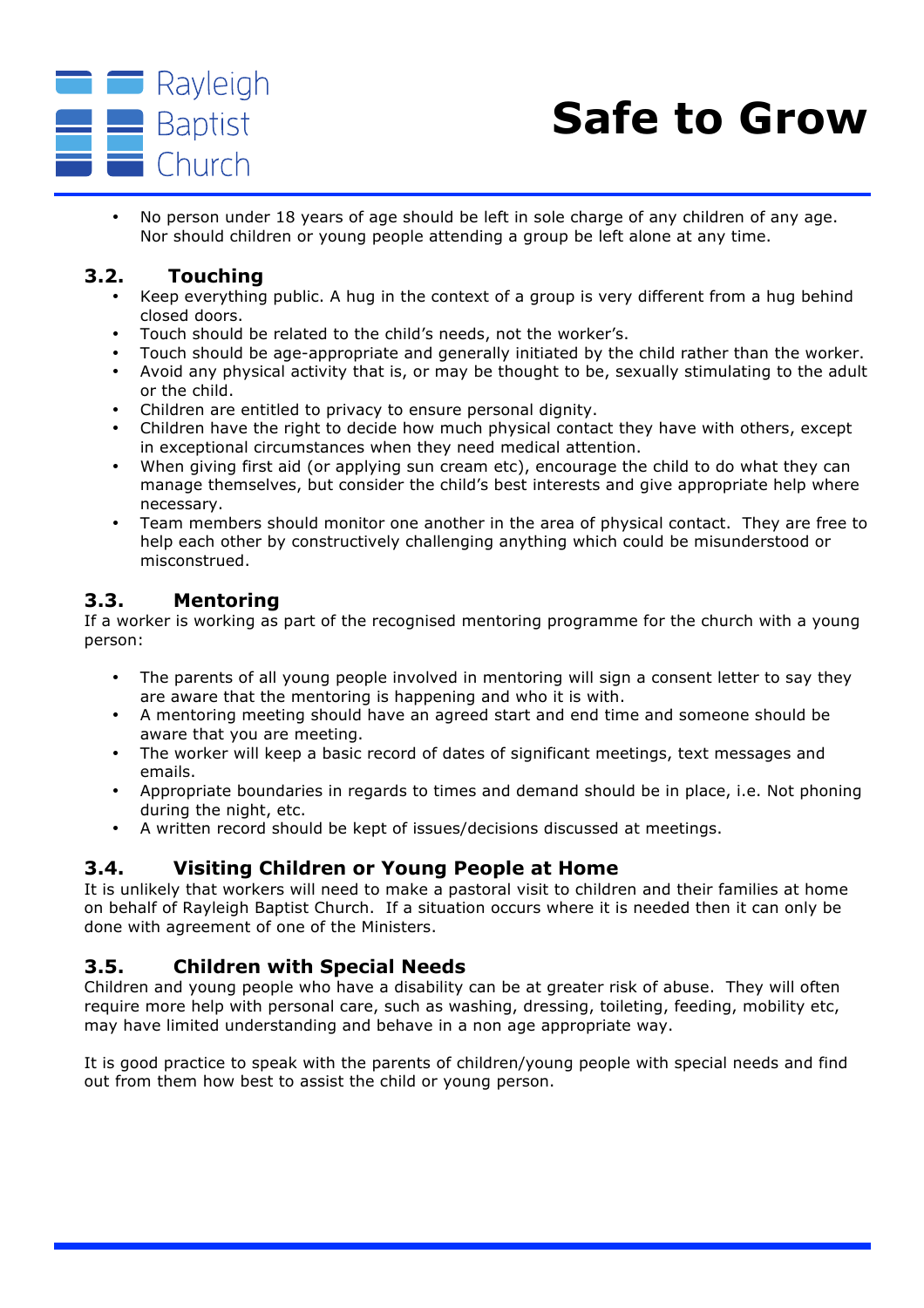

#### **3.6. Children with no adult supervision**

When children turn up to and want to join in with church activities without the knowledge of their parents, we will:

- Welcome the child and try to establish their name, age, address and telephone number, and record their visit in a register.
- Ask the child if a parent/carer is aware of where they are. Phone and make contact.
- On leaving, give the child a consent form and explain it needs to be filled in and brought back next time.
- Without interrogating the child, you will need to find out as soon as possible whether they have any special needs (e.g. medication) so that you can respond appropriately in an emergency.

#### **3.7. Peer Group Activities for Young People**

All youth activities will be overseen by named adults who have been selected in accordance with agreed recruitment procedures. It is accepted that groups aged 16+ may benefit from being led and run by peers. In this situation adult leaders will contribute to programme planning and reviews and will always be readily available on the premises when peer-led activities take place.

#### **3.8. Electronic Communication**

#### **3.8.1. Modern Technologies and Safe Communication**

A worker's role description will include an acknowledgement and approval of these technologies as a legitimate means of communicating with young people but should also include the expectations of the Church in relation to their use.

It is not appropriate to use these communication methods with primary school aged children, 11 years and younger.

On the general consent form parents/carers sign to agree that the young person can receive such communications.

#### **3.8.2. Workers' Communication with Young People**

All young people need to be aware of the protocols that workers follow in relation to email, messenger services, social networks and mobile phones including texting. It is important to remember that as well as the parent/carer, young people will have a right to decide whether they want a worker to have their email address or mobile telephone number and will not be pressurised into divulging information they would rather keep to themselves.

#### **3.8.3. Email**

Email is sometimes used by workers to remind young people about meetings. If email is being used workers ensure messages are in the public domain by copying each message to **safeguarding@rayleighbaptist.org.uk**. It is important workers use clear and unambiguous language to reduce the risk of misinterpretation, and although it should be obvious when an email is ending, workers should never use inappropriate terms such as 'luv' to round things off.

#### **3.8.4. Communicating using Instant Messaging**

Instant messenger should be kept to an absolute minimum. Workers should save significant conversations as text and also keep a log of any significant communication stating with whom and when they communicated.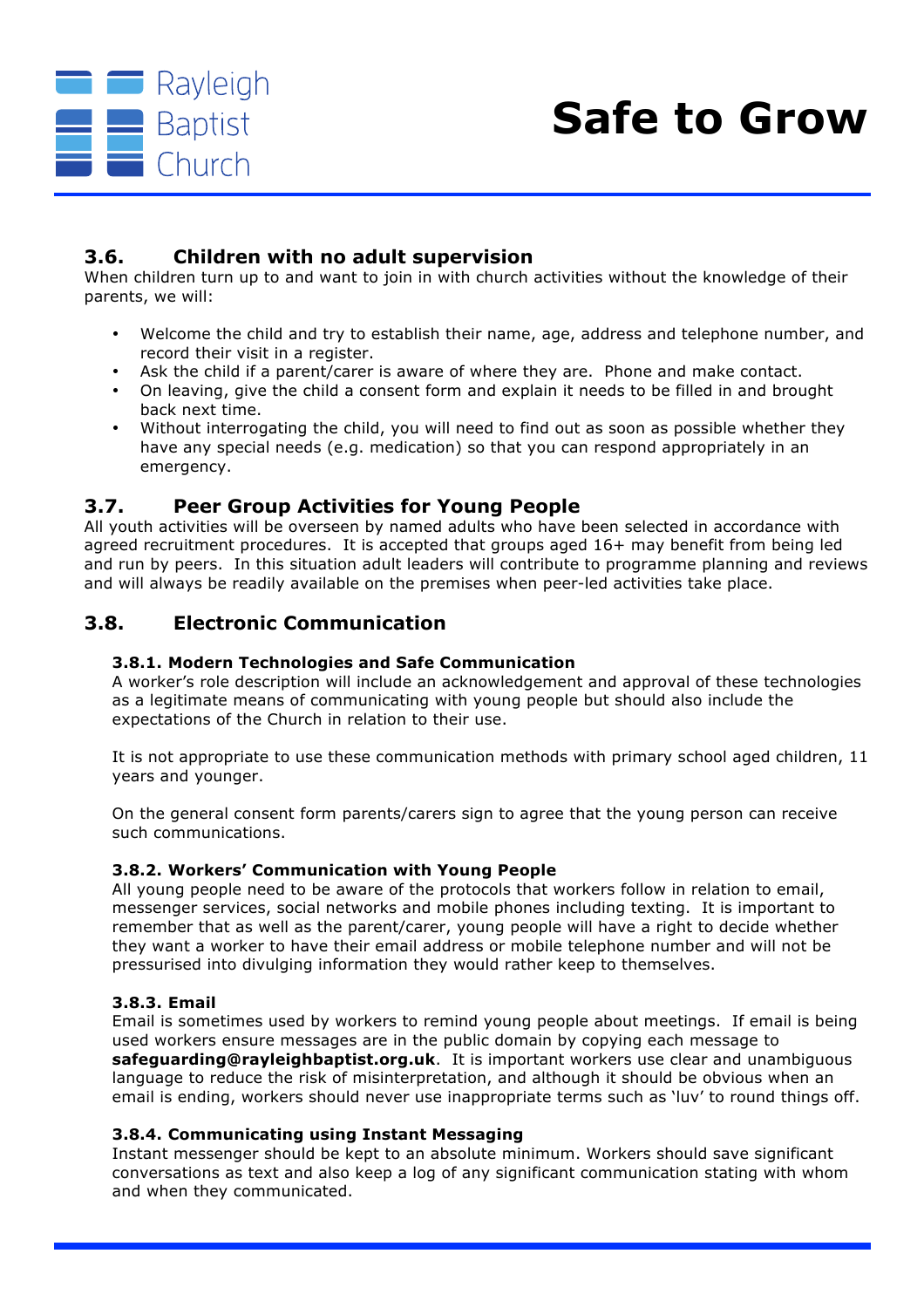

#### **3.8.5. Social Networks**

If a worker allows their personal site to be accessed by young people:

- It is essential that all content including photos is suitable.
- Be aware of age limits on social network sites.
- All communication should be kept in the public domain.
- Copy other workers into communication if needed to keep transparency.

#### **3.8.6. Mobile Phones**

Particular diligence needs to be applied when workers use mobile phones to communicate with young people:

- All mobile phone use will be primarily about information sharing.
- Workers should strongly consider if other forms of communication are more suitable.
- Workers should keep a log of significant conversations/texts.
- Any texts or conversations that raise concerns should be passed on/shown to the worker's supervisor.
- Workers should use clear language, particularly when texting, and should not use words such as 'luv' or abbreviations like 'lol' which could mean 'laugh out loud' or 'lots of love'.
- Paid children's/young people's workers are issued with a mobile phone under a contract that provides itemised billing.
- Workers should not take photos on their personal equipment.

#### **3.8.7. Taking Video and Photographs of Children**

Since the introduction of the Data Protection Act in 1998, churches must be very careful if they use still or moving images of clearly identifiable people. There are several issues to be aware of:

- Permission must be obtained, via a consent form, for all children who will appear in a photograph or video before the photograph is taken or footage recorded.
- It must be made clear why that person's image is being used, what you will be using it for, and who might want to look at the pictures.
- If images are being taken at an event attended by large crowds, such as a sports event, this is regarded as a public area and permission from a crowd is not necessary.
- Many uses of photographs are not covered by the Data Protection Act 1998, including all photographs and video recordings for personal use, such as a parent/carer taking photographs as school sports days for the family photo album, or videoing a church nativity play.
- Children and young people under the age of 18 should not be identified by surname or other personal details, including e-mail or postal addresses, telephone or fax numbers.
- When using photographs of children and young people, it is preferable to use group pictures.
- Photos or videos should not be posted on social networking sites using personal accounts.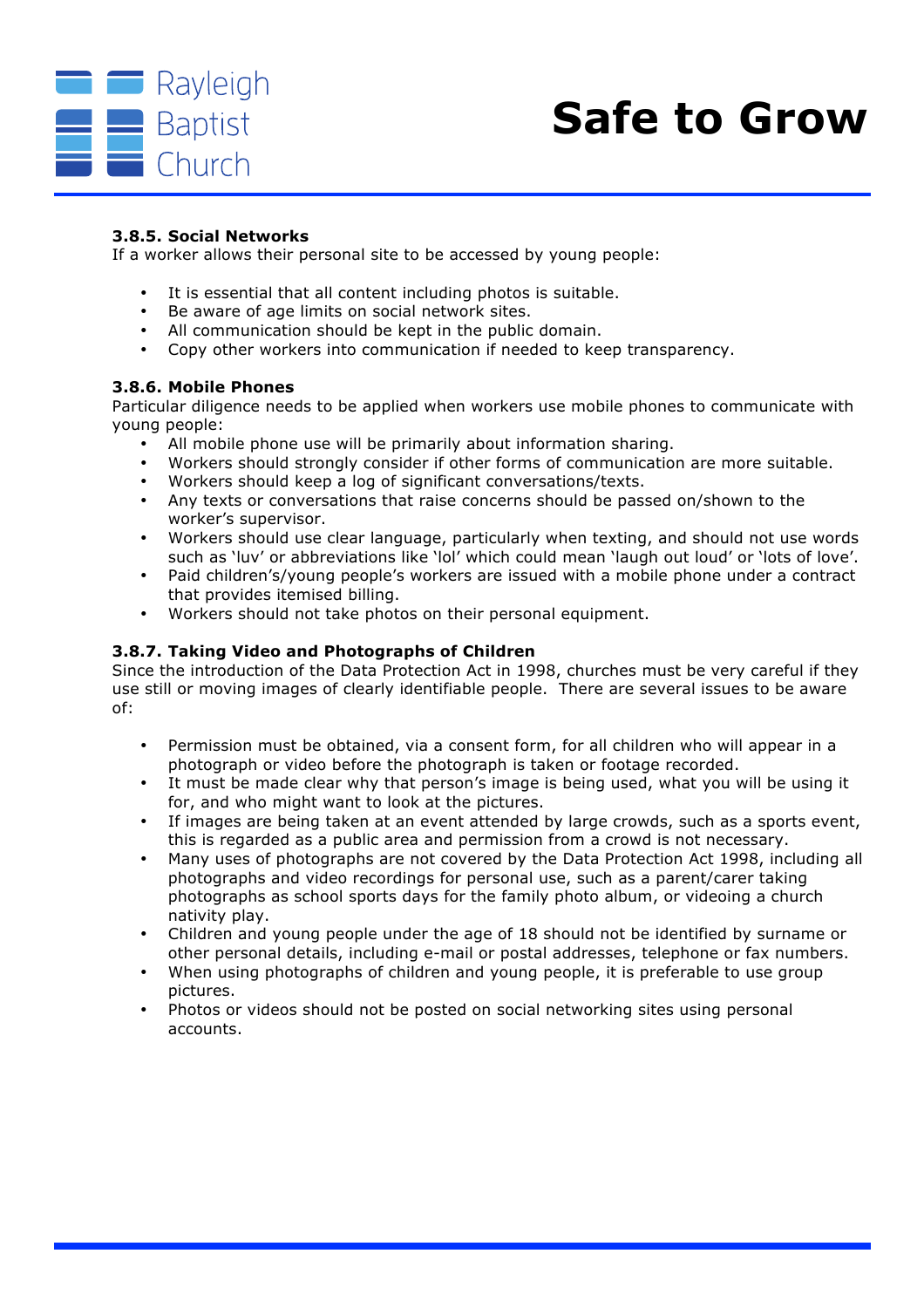

### **4. Safe Practice and Safe Premises**

#### **4.1. Safe Practice and Safe Premises**

#### **4.1.1. Consent forms**

It is essential that we have important information about all children and young people involved in any activities at the church. This information is recorded on our **Group Registration and Consent Form** for regular group attendance and on our **Specific Event Consent Form** for events, trips and residential holidays away from Rayleigh Baptist Church. The first week someone attends we must have name, medical emergency information and a contact name and number. Then they must bring their form back with them.

#### **4.1.2. Use of Rayleigh Baptist Church Premises**

The responsible adult for an activity at Rayleigh Baptist Church must take note of the **RBC - Using Our Premises** document.

#### **4.1.3. Health and Safety**

All activities for children and young people will comply with the Church's current health and safety policy and will be conducted in accordance with the guidelines for use of Rayleigh Baptist Church*,* with particular attention paid to the sections on Fire Action, First Aid, PAT testing, Health and Safety and Kitchen and Food Hygiene.

At all events involving preparation of food at least one worker will hold a valid Basic Food Hygiene Certificate.

Buildings being used for children's groups will be properly maintained. A representative from the children's/young people's work teams will take part in the annual health and safety review in order to consider all aspects of safety for all children and young people using the premises.

#### **4.1.4. Fire**

It is the responsibility of all group leaders/responsible persons within the building to ensure the safety of themselves and those who are in their control. In addition it is a legal requirement that all group leaders/responsible persons are familiar with the emergency procedures in the event of a fire.

#### **4.1.5. First Aid**

Rayleigh Baptist Church have a number of trained First Aiders. There is a list showing who they are in the Reception area. There is also an incident reporting book which must be completed in the event of any accidents, injuries or incidents. There is a first aid kit under the Reception desk and one in the Lounge kitchen.

There is an additional first aid kit in the Pilkington Room and another in the Base kitchen. The Reception ensures that the contents of the first aid boxes are checked on a regular basis. Completed accident forms should be passed on to the Church Office Manager.

All Rayleigh Baptist Church groups will ensure they have sufficient trained first aiders on their regular team so that there is always a first aider present at events and activities.

#### **4.1.6. Supervision of groups**

The person responsible for a group/activity must sign in the book in the Reception at the start and end of that activity so that it is apparent who the 'responsible person' for that activity is  $$ even if you were already in the building or are staying on afterwards. You also need to make sure that you keep a register so that you know who is on the premises.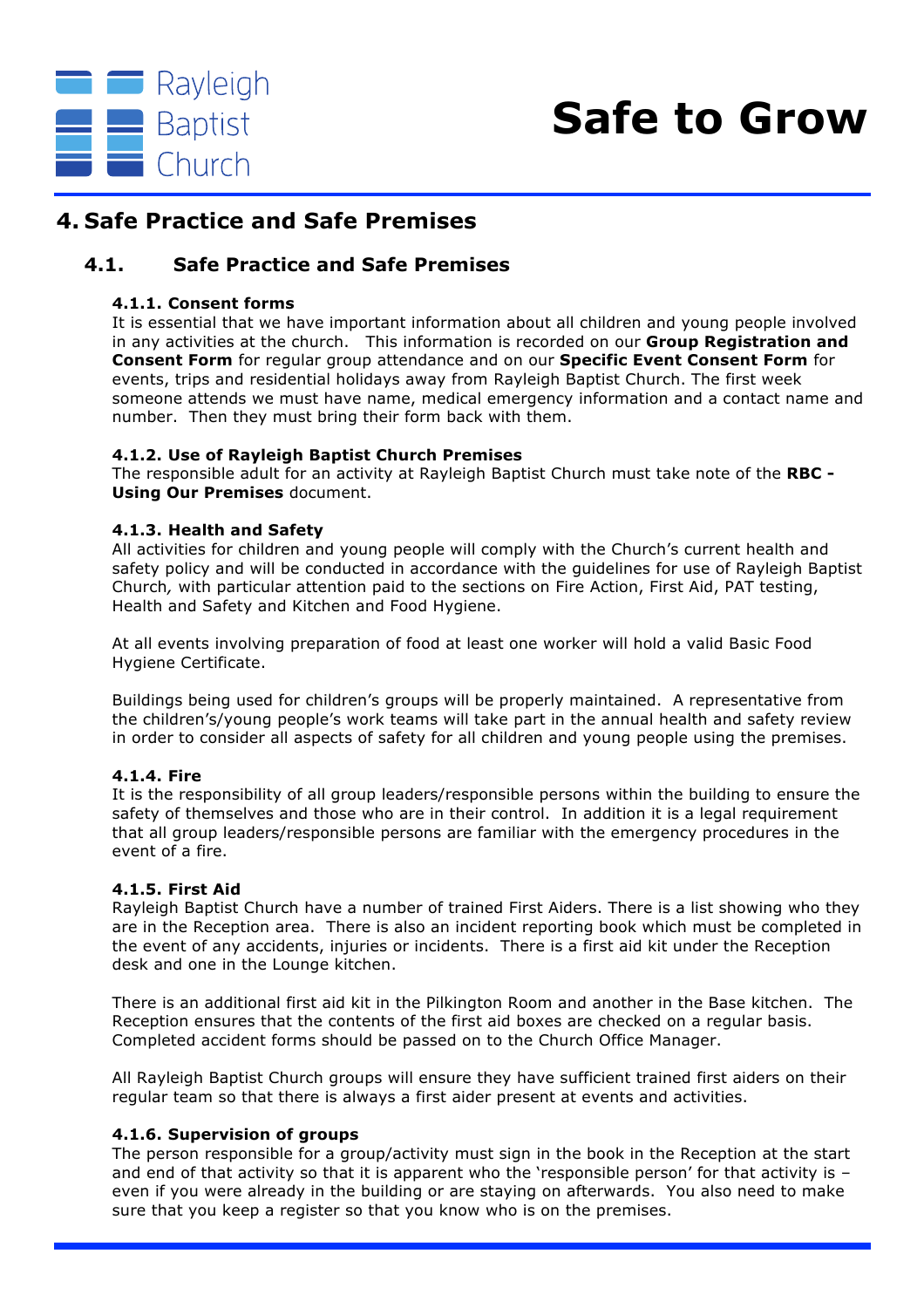

#### **4.1.7. Food Hygiene/Health and Hygiene**

The Food Safety (General Food Hygiene) Regulations 1995 state that anyone who handles food or whose actions could affect its safety must comply with the regulations. It follows therefore that those with responsibility for food will need to possess the Basic Food Hygiene Certificate and be aware of food safety (preparation, handling and storage, disposal of waste, etc.)

#### **4.1.8. Transporting Children**

These guidelines will apply to all drivers involved in the transportation of children and young people, on trips organised by or on behalf of the Church. They do not apply to private arrangements for transportation made, for example, between parties with parental responsibility.

Our practice on transporting children is as follows:

- Usually only those who have gone through the Church recruitment procedures for workers will transport children. When this is not possible drivers will pick up and drop off at pre-arranged places.
- All drivers will have read the Church's Child Protection Policy and agree to abide by it.
- Parental consent will be given for all journeys.
- At collection or dropping off points do not leave a child on their own. Make sure that children are collected by an appropriate adult.
- Drivers will be 21 or over and have held a full driving licence for at least two years.
- The driver must ensure that they have adequate insurance cover: The driver should declare to their insurers that they are participating in the activity of transporting people for the church. 'Business use' cover may be required. The response of the Insurance company may be different if the driver is being reimbursed. The vehicle will need to be road worthy.
- Workers may be alone with a child for short periods, for example when dropping off the last child. Consideration needs to be given to dropping off the least vulnerable child last and routes planned accordingly.
- Drivers will not spend unnecessary time alone in a car with a child.
- Make sure all children and young people are returned to pick up point.
- All hired minibuses used to transport children will have a small bus permit, the necessary insurance, a driver with a valid driving licence that entitles them to drive a minibus.
- If parents transport each other's children around other than trips organised by the church, for example to and from activities, such arrangements are the responsibility of the parents involved and not the responsibility of the Church.

#### **4.1.9. Risk Assessment**

Before undertaking any activity the activity leader will ensure that a risk assessment is carried out and it is advisable to appoint someone specifically for this task.

A **Risk Assessment Form** template is available to record this information.

#### **4.1.10. Insurance**

Residential activity/camp organisers will ensure with the Trustees that there is adequate insurance cover for the event activity. If the trip is at a centre it is also important to establish that there is appropriate public liability insurance.

#### **4.2. Outings and Overnight Events**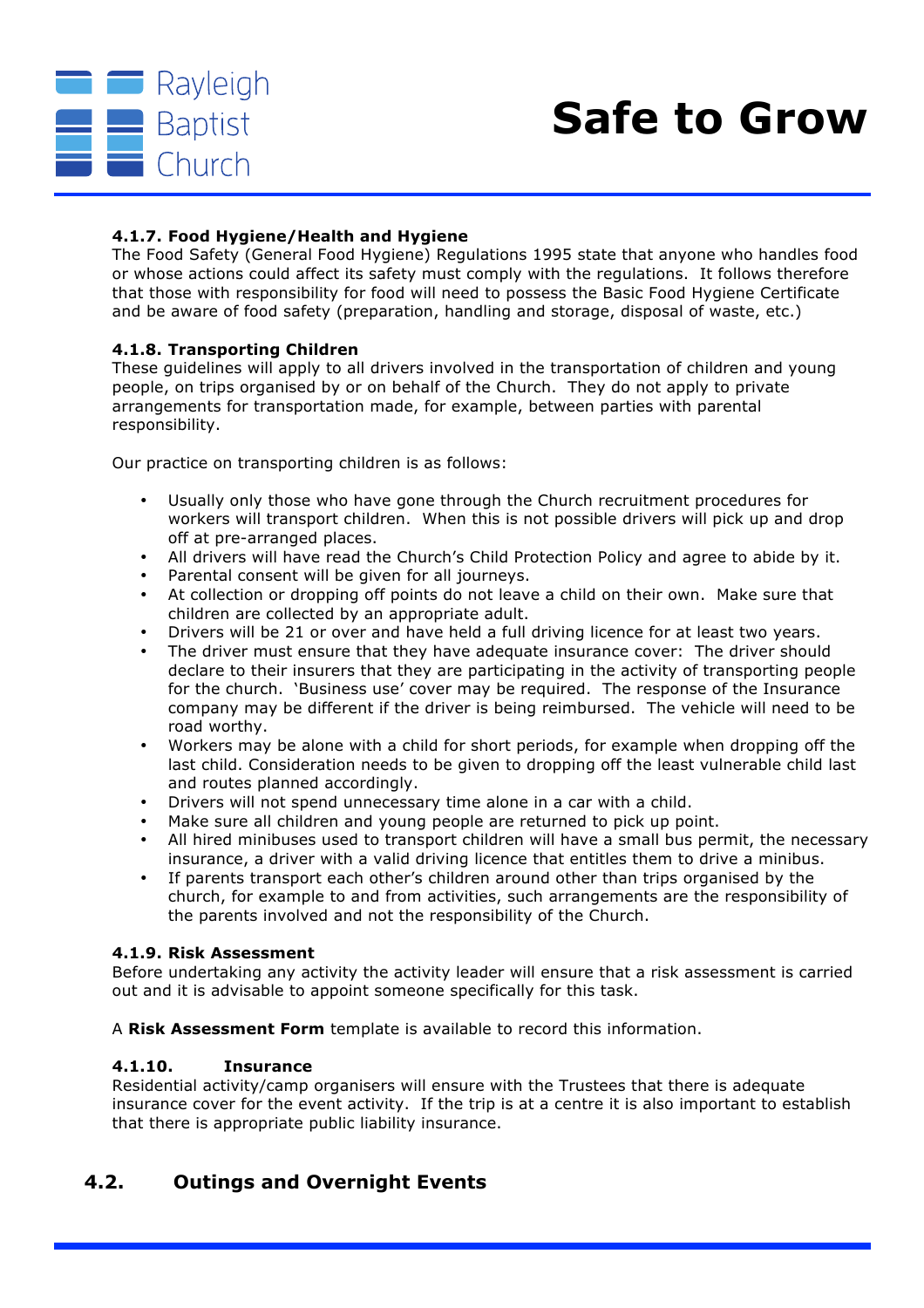

- Before undertaking any outing or overnight activity a special risk assessment must be carried out.
- Parents will be informed in writing of all the arrangements.
- Consent forms will be obtained for each overnight activity.
- There will be leaders with first aid and food hygiene certificates with the group.

#### **4.2.1. Sleeping Arrangements**

Arrangements for residential holidays will be considered carefully. Workers will not share sleeping accommodation with fewer than three children. It may be acceptable for workers to share sleeping accommodation with children/young people in a large dormitory or on an activity such as youth hostelling where it is customary practice. Arrangements will be age-appropriate, provide security for the child/young person and be safe for children/young people and workers. The activity leader will ensure that parents understand what the arrangements will be.

#### **4.2.2. Adventurous Activities**

No child will participate in adventurous activities without the written consent of the parent/carer. The residential activity/camp organisers will ensure that the staff engaged in such activities are properly trained and qualified and that the correct ratio of staff to children is met. At an activity centre or for an organisation whose own staff undertake such activities, if the activities come within the scope of the Adventure Activities Licensing Regulations 1996, the residential activity/camp organisers need to ensure that the premises are licensed.

#### **4.2.3. Fire Safety**

The residential activity/camp organisers will have a fire safety procedure, which will include the following:

- Everyone will be warned of the danger of fire. If the residential activity/camp is in a building then everyone must be made aware of the fire exits. Where possible, a fire drill will be practised during the residential activity/camp.
- When using a building as a residential facility, ensure that the fire alarm is audible throughout the accommodation and that all signs and exits are clearly visible. It will also comply with fire regulations.
- In the case of an emergency, ensure measures are in place to alert children and young people with disabilities (e.g. a child who is hard of hearing).

#### **4.2.4. Safety**

At all times, it is the responsibility of the workers to know the whereabouts of every child/young person participating in a residential activity/camp and this may include monitoring access on and off the site.

General safety rules will be applied as appropriate (e.g. no running round tents due to the risk of injury from tripping over the guy lines).

#### **4.2.5. Swimming Trips**

There will be an increased adult to child ratio for all swimming trips and prior to the trip the swimming ability of a child/young person will be established. A swimming consent for each child (or a copy) will be taken by the group leader on the trip.

### **5. Safe Community**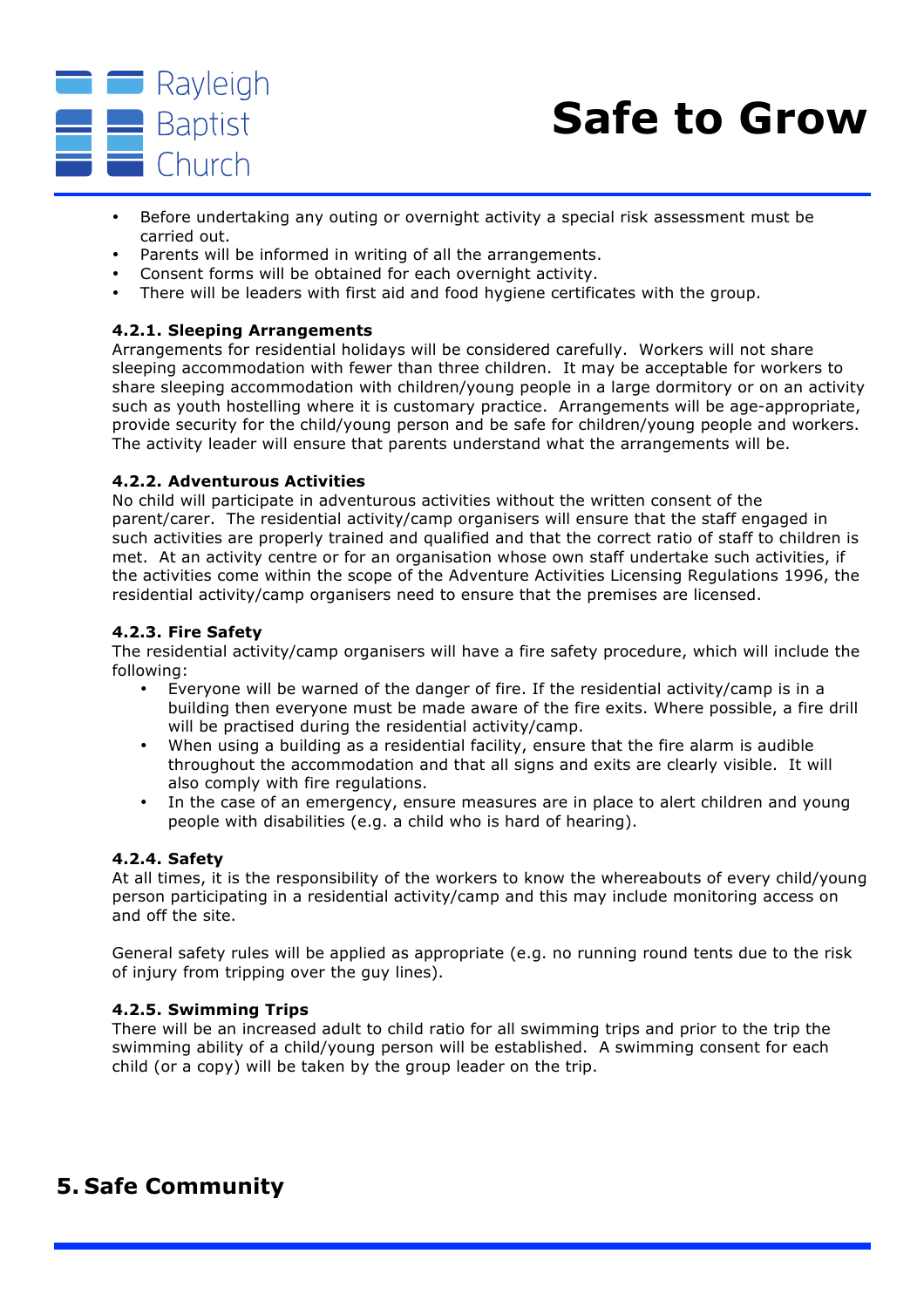

#### **5.1. Bullying**

Bullying is another way in which children (or adults) abuse other children, and it can be verbal or physical. Bullying includes teasing, making unkind comments about a child, demanding money, "ganging up" on a child or physically assaulting a child. You might see evidence of torn clothes, bruising, burns, or scratches. A child might be afraid to attend school or other activities if they think the bully will be present.

The effect of bullying on the victim can be profound, both emotionally and physically.

Bullying can take many forms including:

- Name-calling, taunting, teasing, mocking
- Kicking, hitting, pushing, intimidating
- Unwanted physical contact of a sexual nature or sexually abusive comments
- Taking belongings
- Inappropriate text-messaging and emailing
- Sending offensive or degrading images by phone or over the internet
- Gossiping, spreading hurtful and untruthful rumours
- Excluding people from groups
- 'unofficial' activities such as initiation ceremonies or practical jokes which may cause physical or emotional harm.

Bullies will often pick on a particular feature of a person's appearance or character as a supposed 'reason' for bullying:

• Racial difference; disability; sexuality; hair colour; gender

Bullies can be:

- Children or young people bullying others in their peer group, or other children and young people either older or younger
- Adults bullying children and young people
- Children and young people bullying adults.

Bullying will always cause a great deal of pain and harm for those on the receiving end. Many children and young people affected by bullying believe that they have nowhere to turn. They are scared to speak out and often blame themselves. They can become fearful and reclusive.

Some signs that can indicate that a child or young person is being bullied are as follows:

• Withdrawal; lack of desire to join activities with certain individuals; drop in school marks; torn clothing; loss of friends; avoidance of church groups and other activities; bruises; need for extra money or supplies.

In order to prevent bullying the following procedures will be adopted:

- The children and young people themselves will be involved in agreeing a code of behaviour which makes it clear that bullying is unacceptable
- Children and young people should know how they can report any incidents of bullying
- All allegations of bullying will be treated seriously
- Details will be checked carefully before action is taken
- The bullying behaviour will be investigated and bullying will be stopped as quickly as possible
- The parents of the bully and of the bullied will be informed
- An attempt will be made to help bullies change their behaviour
- All allegations and incidents of bullying will be recorded, together with actions that are taken.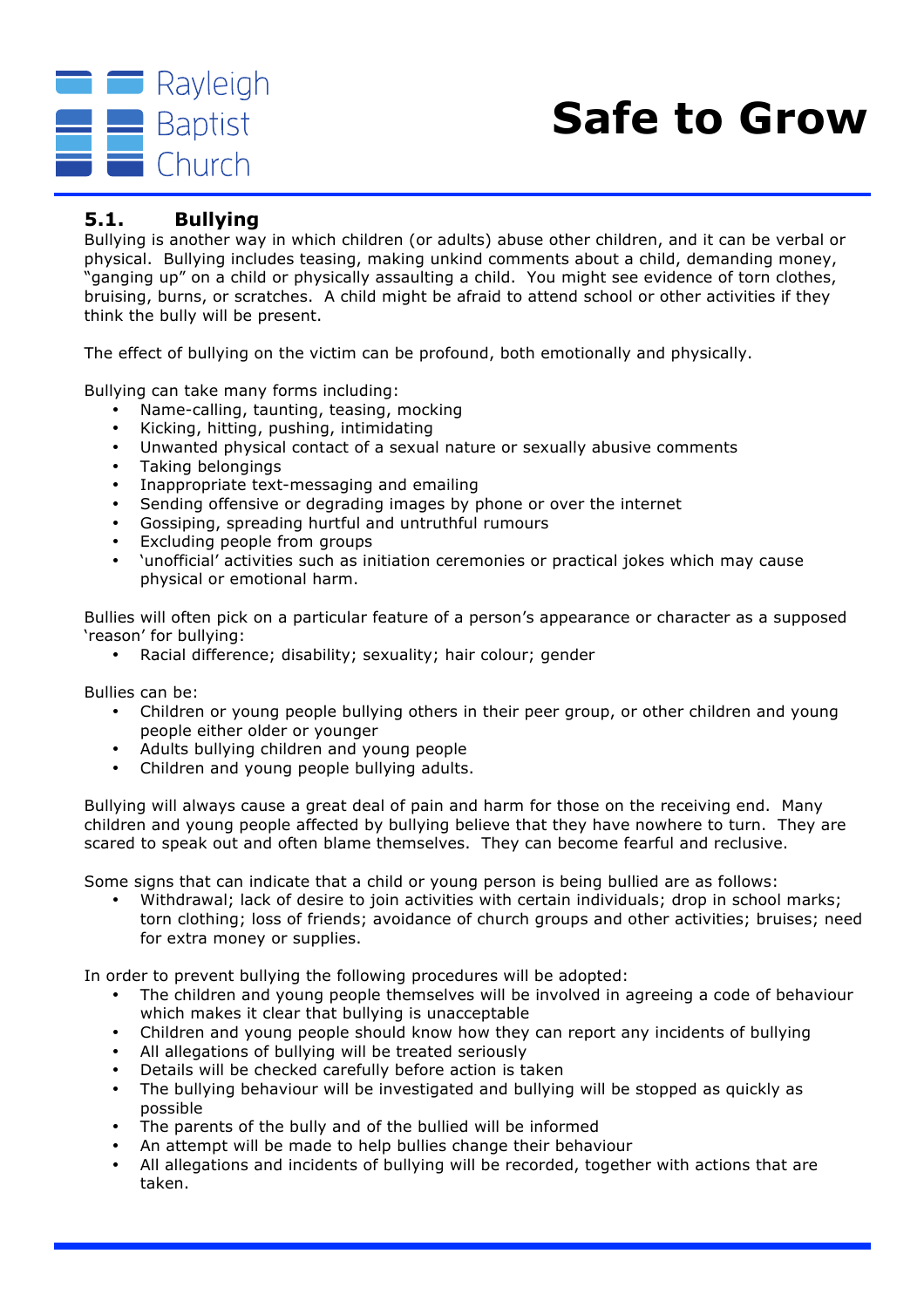

#### **5.2. Working with Offenders**

When someone attending the Church is known to have abused children, the Leadership Team will supervise the individual concerned and offer pastoral care, but in its commitment to the protection of children, will set boundaries for that person which they shall be expected to keep.

When it is known that a person who has been convicted of sexually abusing children or young people is attending Rayleigh Baptist Church, it is important that their behaviour within the church community is properly managed and that a contract is put in place. There are also times when it will be appropriate to take such measures with a person who has faced a series of allegations about the sexual abuse of children and young people but has never been convicted (such allegations may be revealed on an Enhanced DBS Disclosure under relevant non-conviction information).

If an offender is on the Sex Offenders' Register they will be monitored under guidelines known as the Multi-Agency Public Protection Arrangements (MAPPA). In the latest guidance there is provision to require a written contract to be in place if the offender wishes to attend a place of worship.

In determining the details of the contract:

- There will be a discussion about who should be informed of the nature of the offence and the details of the contract
	- $\circ$  The rights of the offender to re-build their lives without everyone knowing the details of their past offence should be balanced against the need to protect children and young people
	- o The Safeguarding Trustee, the Designated Person for Safeguarding and the Pastor should always be informed
- The Designated Person or the Safeguarding Trustee should determine whether the person is subject to supervision or is on the Sex Offenders' Register
	- $\circ$  if so, the Designated Person or the Safeguarding Trustee should make contact with the offender's specialist probation officer (SPO) who will inform the church of any relevant information or restrictions that the church should be aware of
- The Designated Person or the Safeguarding Trustee should inform and take advice from the Regional Minister in the local Baptist Association.

An open discussion must be held with the person concerned in which clear boundaries are established for their involvement in the life of the church. A written contract should be drawn up which identifies appropriate behaviour. The person should be required to sign the contract. The contract:

- will identify the meetings the person may attend
- will specify that they will always sit apart from children and young people
- may ask that they are always accompanied by a befriender on church premises
- will require the person not to attend small group meetings where children or young people are present
- will require that the person declines hospitality where there are children or young people
- will state that the person will never be alone with children or young people while attending church functions
- will require the person to stay away from areas of the building where children or young people meet.

The contract should be monitored and enforced. Those who offend against children and young people can often be manipulative. If the contract is broken certain sanctions should be considered.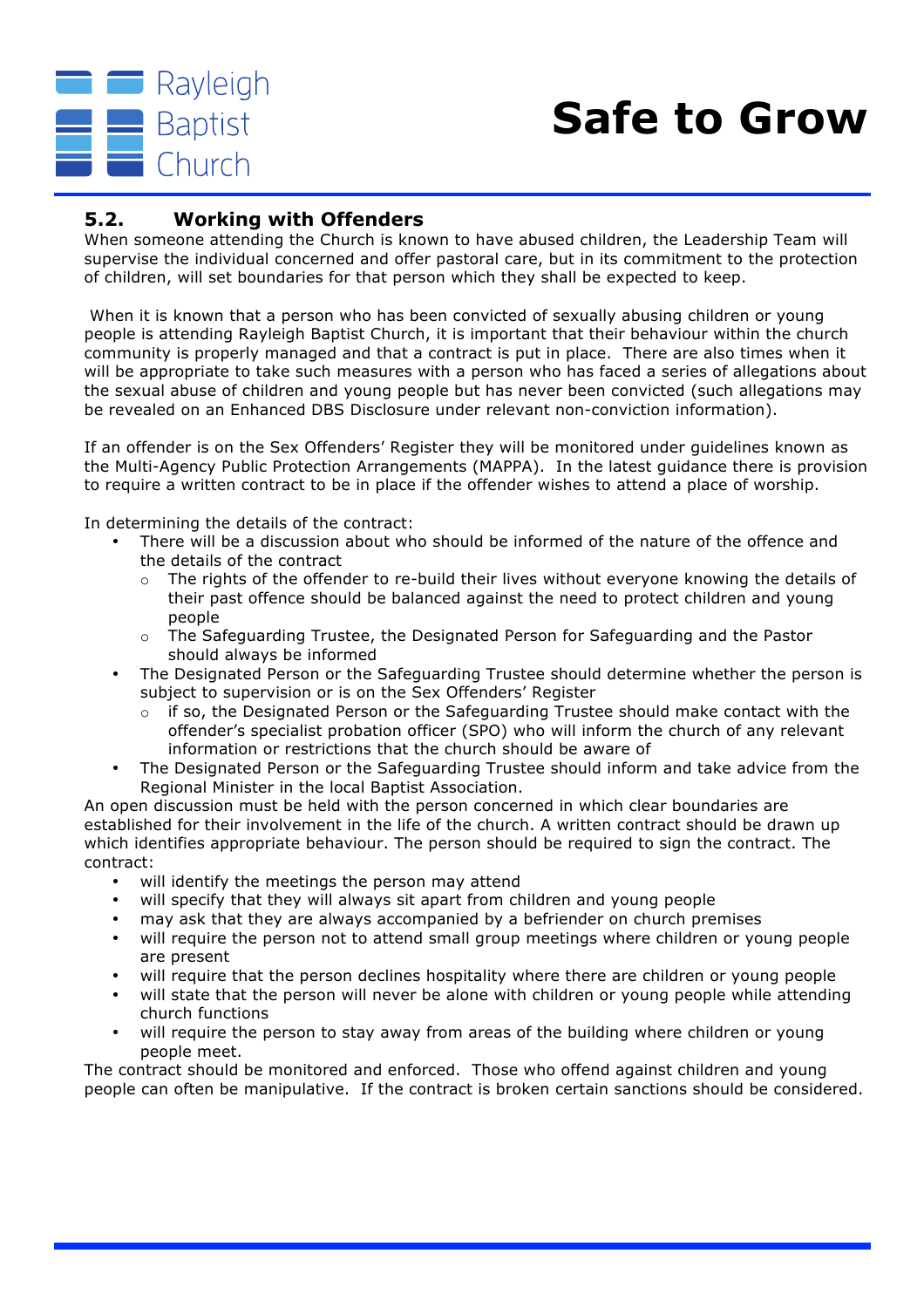

### **6. Concerns**



What to do if I have a concern?

#### **RBC Contact Numbers:**

- Janice Coy
	- $o$  07757 906815
- Mike Clarkson
	- o 07771 356095
- Ricky Rew
	- $\circ$  07714 665265

Note: additional contact details can be found on page 2